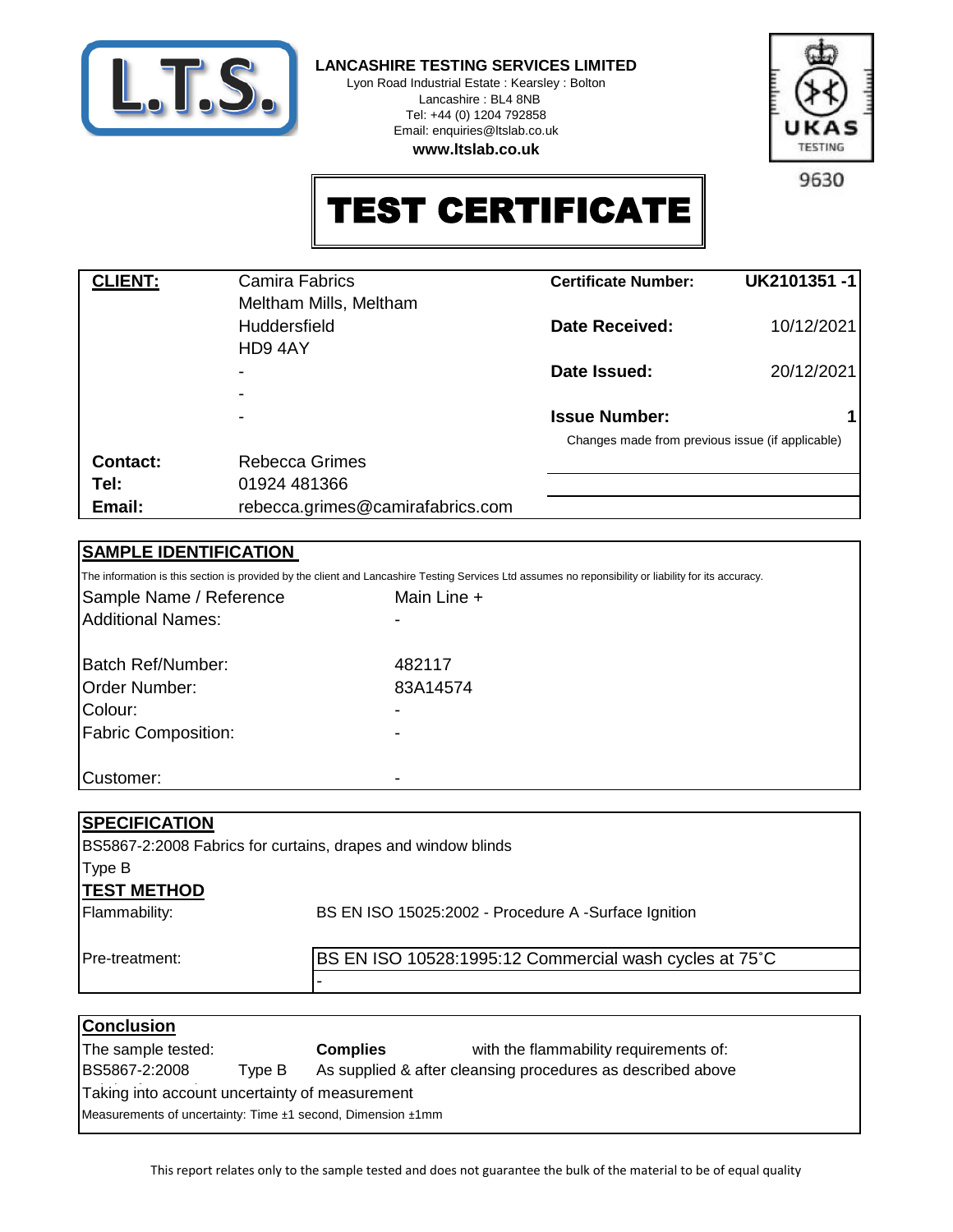

**LANCASHIRE TESTING SERVICES LIMITED**

Lyon Road Industrial Estate : Kearsley : Bolton Lancashire : BL4 8NB Tel: +44 (0) 1204 792858 Email: enquiries@ltslab.co.uk





9630

# TEST CERTIFICATE

### **Test Results:-**

#### **BS5867-2:2008 Fabrics for curtains, drapes and window blinds**

#### **Type B**

*"The following test results relate only to the ignitability of the combination of materials under the particular conditions of test; they are not intended as a means of assessing the full potential fire hazard of the materials in use."*

| Sample Code                    |  | UK2101351 -1                                           |                          |                         |                                          |                        |                |                       |  |
|--------------------------------|--|--------------------------------------------------------|--------------------------|-------------------------|------------------------------------------|------------------------|----------------|-----------------------|--|
| Sample Name / Reference        |  | Main Line +                                            |                          |                         |                                          |                        |                |                       |  |
| Client                         |  | Camira Fabrics                                         |                          |                         |                                          |                        |                |                       |  |
| Date of test                   |  | 20/12/2021                                             |                          |                         |                                          |                        |                |                       |  |
| <b>Pre-Treatment</b>           |  | BS EN ISO 10528:1995:12 Commercial wash cycles at 75°C |                          |                         |                                          |                        |                |                       |  |
|                                |  | Tumble Dried in accordance with BS EN 26330:1994       |                          |                         |                                          |                        |                |                       |  |
| <b>Test Conditions</b>         |  | Period h                                               |                          | Temperature °C          |                                          | Relative humidity %    | Air Flow m/s   | Volume m <sup>3</sup> |  |
| Conditioning of test specimens |  | $\geq 24$                                              |                          | $20+2$                  |                                          | $65 + 5$               |                |                       |  |
| Testing conditions             |  |                                                        |                          | 10-30                   |                                          | 15-80                  | $≤0.2$         | $\geq 4$              |  |
| Flame Application time         |  | 15 second Face burn                                    |                          | Flame Height (vertical) |                                          |                        | $40 \pm 2$ mm  |                       |  |
| Sample size                    |  | 200 x 160mm                                            |                          | Fabric face tested      |                                          |                        | Outer          |                       |  |
| Longest Dimension              |  |                                                        | <b>Machine Direction</b> |                         |                                          | <b>Cross Direction</b> |                |                       |  |
| <b>As Supplied</b>             |  | 1 <sub>1</sub>                                         | $2\downarrow$            | 3 <sub>1</sub>          | $5 \leftarrow$<br>$4\rightarrow$         |                        | $6\rightarrow$ |                       |  |
| Duration of Afterflame (s)     |  | 0                                                      | 0                        | $\Omega$                | $\Omega$<br>$\Omega$<br>$\Omega$         |                        |                |                       |  |
| Duration of Afterglow (s)      |  | $\mathbf 0$                                            | 0                        | 0                       | $\Omega$                                 | $\mathbf{0}$           | $\Omega$       |                       |  |
| Flame reached an edge          |  | <b>NO</b>                                              | <b>NO</b>                | <b>NO</b>               | <b>NO</b><br>N <sub>O</sub><br><b>NO</b> |                        |                |                       |  |
| Hole reached an edge           |  | <b>NO</b>                                              | N <sub>O</sub>           | NO.                     | <b>NO</b><br><b>NO</b><br><b>NO</b>      |                        |                |                       |  |
| <b>Flaming Debris</b>          |  | <b>NO</b>                                              | <b>NO</b>                | <b>NO</b>               | <b>NO</b><br><b>NO</b>                   |                        | <b>NO</b>      |                       |  |
| Damage length Horizontal (mm)  |  | 27<br>28<br>28                                         |                          | 28                      | 29                                       | 28                     |                |                       |  |
| Damage length Vertical (mm)    |  | 74                                                     | 70                       | 75                      | 77                                       | 72                     | 76             |                       |  |
| <b>RESULT:</b>                 |  | <b>PASS</b>                                            |                          |                         |                                          |                        |                |                       |  |
|                                |  |                                                        |                          |                         |                                          |                        |                |                       |  |
| <b>After Wash Procedures</b>   |  | 1 <sub>1</sub>                                         | 21                       | 3 <sub>1</sub>          | $4\rightarrow$                           | $5+$                   | $6\rightarrow$ |                       |  |

| <b>After Wash Procedures</b>        |             |           | $2\downarrow$ | 3 <sub>1</sub> | $4\rightarrow$ | 5<             | $6\rightarrow$ |
|-------------------------------------|-------------|-----------|---------------|----------------|----------------|----------------|----------------|
| Flame reached an edge               |             |           |               |                |                | 0              |                |
| Hole reached an edge                |             |           |               |                |                | 0              |                |
| Flame reached an edge               |             | <b>NO</b> | <b>NO</b>     | <b>NO</b>      | <b>NO</b>      | <b>NO</b>      | <b>NO</b>      |
| Hole reached an edge                |             | <b>NO</b> | <b>NO</b>     | <b>NO</b>      | <b>NO</b>      | <b>NO</b>      | <b>NO</b>      |
| <b>Flaming Debris</b>               |             | <b>NO</b> | NO.           | <b>NO</b>      | NO.            | N <sub>O</sub> | <b>NO</b>      |
| Damage length Horizontal (mm)       |             | 27        | 27            | 27             | 27             | 27             | 27             |
| Damage length Vertical (mm)         |             | 69        | 68            | 68             | 72             | 67             | 70             |
| <b>RESULT:</b>                      | <b>PASS</b> |           |               |                |                |                |                |
| Deviation from specified procedure: |             |           |               |                |                |                |                |

Please note that copies of this original certificate are not valid

**Issue Number: 1**

This report relates only to the sample tested and does not guarantee the bulk of the material to be of equal quality